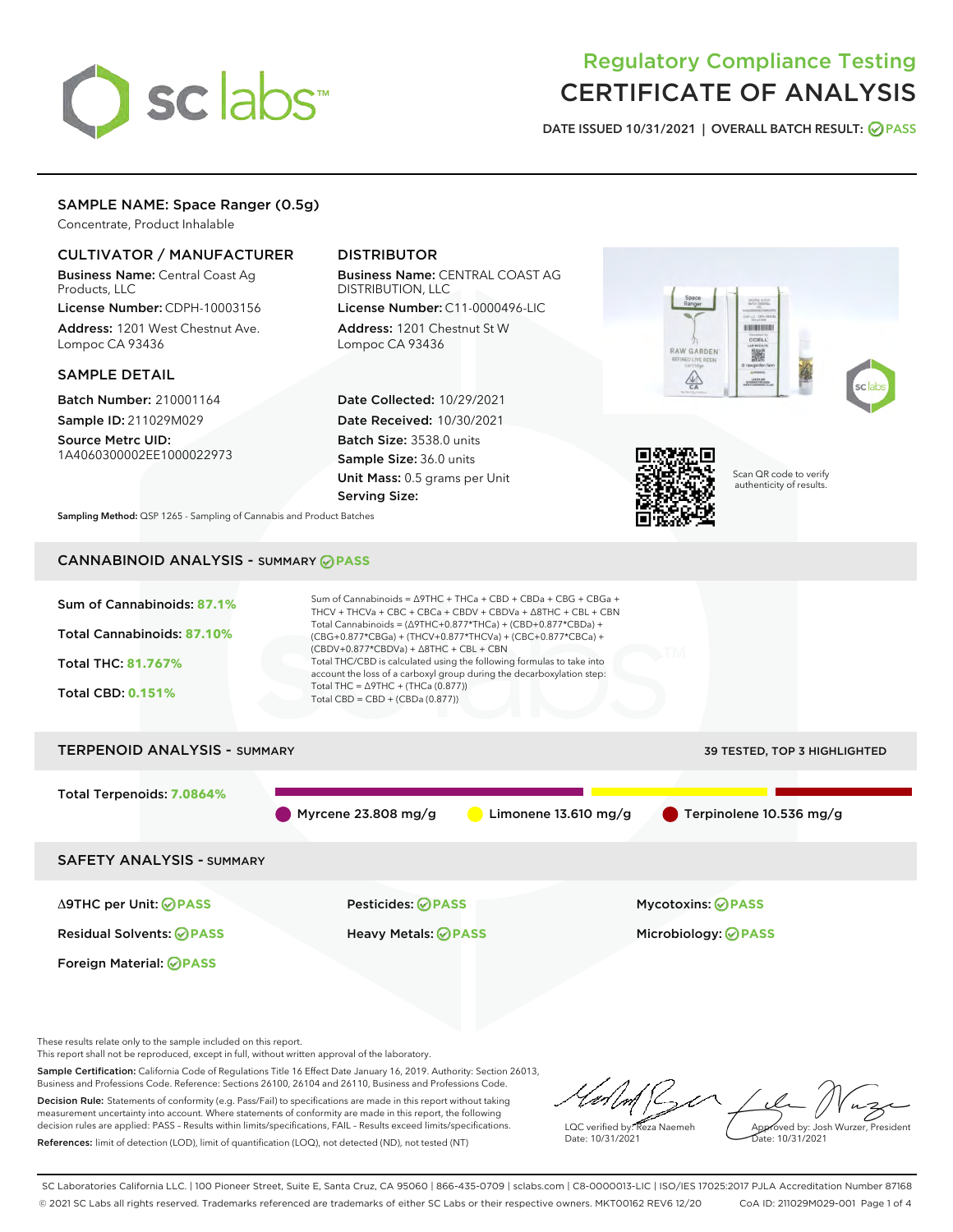



SPACE RANGER (0.5G) | DATE ISSUED 10/31/2021 | OVERALL BATCH RESULT: 2 PASS

#### CANNABINOID TEST RESULTS - 10/30/2021 2 PASS

Tested by high-performance liquid chromatography with diode-array detection (HPLC-DAD). **Method:** QSP 1157 - Analysis of Cannabinoids by HPLC-DAD

#### TOTAL CANNABINOIDS: **87.10%**

Total Cannabinoids (Total THC) + (Total CBD) + (Total CBG) + (Total THCV) + (Total CBC) + (Total CBDV) + ∆8THC + CBL + CBN

TOTAL THC: **81.767%** Total THC (∆9THC+0.877\*THCa)

TOTAL CBD: **0.151%**

Total CBD (CBD+0.877\*CBDa)

TOTAL CBG: 3.989% Total CBG (CBG+0.877\*CBGa)

TOTAL THCV: 0.46% Total THCV (THCV+0.877\*THCVa)

TOTAL CBC: ND Total CBC (CBC+0.877\*CBCa)

TOTAL CBDV: ND Total CBDV (CBDV+0.877\*CBDVa)

| <b>COMPOUND</b>            | LOD/LOQ<br>(mg/g) | <b>MEASUREMENT</b><br><b>UNCERTAINTY</b><br>(mg/g) | <b>RESULT</b><br>(mg/g) | <b>RESULT</b><br>(%) |
|----------------------------|-------------------|----------------------------------------------------|-------------------------|----------------------|
| <b>A9THC</b>               | 0.06 / 0.26       | ±28.128                                            | 817.67                  | 81.767               |
| <b>CBG</b>                 | 0.06/0.19         | ±1.572                                             | 39.89                   | 3.989                |
| <b>THCV</b>                | 0.1 / 0.2         | ±0.23                                              | 4.6                     | 0.46                 |
| <b>CBN</b>                 | 0.1 / 0.3         | ±0.29                                              | 4.4                     | 0.44                 |
| $\triangle$ 8THC           | 0.1/0.4           | $\pm 0.23$                                         | 2.9                     | 0.29                 |
| <b>CBD</b>                 | 0.07/0.29         | ±0.070                                             | 1.51                    | 0.151                |
| <b>THCa</b>                | 0.05/0.14         | N/A                                                | <b>ND</b>               | <b>ND</b>            |
| <b>THCVa</b>               | 0.07/0.20         | N/A                                                | <b>ND</b>               | <b>ND</b>            |
| <b>CBDa</b>                | 0.02/0.19         | N/A                                                | <b>ND</b>               | <b>ND</b>            |
| <b>CBDV</b>                | 0.04/0.15         | N/A                                                | <b>ND</b>               | <b>ND</b>            |
| <b>CBDVa</b>               | 0.03/0.53         | N/A                                                | <b>ND</b>               | <b>ND</b>            |
| <b>CBGa</b>                | 0.1/0.2           | N/A                                                | <b>ND</b>               | <b>ND</b>            |
| <b>CBL</b>                 | 0.06 / 0.24       | N/A                                                | <b>ND</b>               | <b>ND</b>            |
| <b>CBC</b>                 | 0.2 / 0.5         | N/A                                                | <b>ND</b>               | <b>ND</b>            |
| <b>CBCa</b>                | 0.07 / 0.28       | N/A                                                | <b>ND</b>               | <b>ND</b>            |
| <b>SUM OF CANNABINOIDS</b> |                   |                                                    | $871.0$ mg/g            | 87.1%                |

#### **UNIT MASS: 0.5 grams per Unit**

| ∆9THC per Unit                        | 1120 per-package limit | 408.84 mg/unit  | <b>PASS</b> |
|---------------------------------------|------------------------|-----------------|-------------|
| <b>Total THC per Unit</b>             |                        | 408.84 mg/unit  |             |
| <b>CBD per Unit</b>                   |                        | $0.76$ mg/unit  |             |
| <b>Total CBD per Unit</b>             |                        | $0.76$ mg/unit  |             |
| Sum of Cannabinoids<br>per Unit       |                        | 435.5 mg/unit   |             |
| <b>Total Cannabinoids</b><br>per Unit |                        | $435.4$ mg/unit |             |

#### TERPENOID TEST RESULTS - 10/31/2021

Terpene analysis utilizing gas chromatography-flame ionization detection (GC-FID). **Method:** QSP 1192 - Analysis of Terpenoids by GC-FID

| <b>COMPOUND</b>         | LOD/LOQ<br>(mg/g) | <b>MEASUREMENT</b><br><b>UNCERTAINTY</b><br>(mg/g) | <b>RESULT</b><br>(mg/g) | <b>RESULT</b><br>$(\%)$ |
|-------------------------|-------------------|----------------------------------------------------|-------------------------|-------------------------|
| <b>Myrcene</b>          | 0.008 / 0.025     | ±0.3071                                            | 23.808                  | 2.3808                  |
| Limonene                | 0.005 / 0.016     | ±0.1946                                            | 13.610                  | 1.3610                  |
| Terpinolene             | 0.008 / 0.026     | ±0.2160                                            | 10.536                  | 1.0536                  |
| $\upbeta$ Caryophyllene | 0.004 / 0.012     | ±0.2573                                            | 7.228                   | 0.7228                  |
| Ocimene                 | 0.011 / 0.038     | ±0.1269                                            | 3.952                   | 0.3952                  |
| $\beta$ Pinene          | 0.004 / 0.014     | ±0.0307                                            | 2.673                   | 0.2673                  |
| $\alpha$ Pinene         | 0.005 / 0.017     | ±0.0205                                            | 2.379                   | 0.2379                  |
| $\alpha$ Humulene       | 0.009 / 0.029     | ±0.0641                                            | 1.997                   | 0.1997                  |
| Linalool                | 0.009 / 0.032     | ±0.0537                                            | 1.414                   | 0.1414                  |
| Fenchol                 | 0.010 / 0.034     | ±0.0207                                            | 0.536                   | 0.0536                  |
| <b>Terpineol</b>        | 0.016 / 0.055     | ±0.0265                                            | 0.431                   | 0.0431                  |
| $\alpha$ Phellandrene   | 0.006 / 0.020     | ±0.0043                                            | 0.318                   | 0.0318                  |
| 3 Carene                | 0.005 / 0.018     | ±0.0039                                            | 0.277                   | 0.0277                  |
| Camphene                | 0.005 / 0.015     | ±0.0032                                            | 0.274                   | 0.0274                  |
| $\alpha$ Terpinene      | 0.005 / 0.017     | ±0.0037                                            | 0.248                   | 0.0248                  |
| trans-β-Farnesene       | 0.008 / 0.025     | ±0.0086                                            | 0.243                   | 0.0243                  |
| $\gamma$ Terpinene      | 0.006 / 0.018     | ±0.0029                                            | 0.165                   | 0.0165                  |
| Guaiol                  | 0.009 / 0.030     | ±0.0069                                            | 0.147                   | 0.0147                  |
| $\alpha$ Bisabolol      | 0.008 / 0.026     | ±0.0056                                            | 0.104                   | 0.0104                  |
| <b>Borneol</b>          | 0.005 / 0.016     | ±0.0039                                            | 0.092                   | 0.0092                  |
| Caryophyllene<br>Oxide  | 0.010 / 0.033     | ±0.0032                                            | 0.069                   | 0.0069                  |
| p-Cymene                | 0.005 / 0.016     | ±0.0016                                            | 0.060                   | 0.0060                  |
| Fenchone                | 0.009 / 0.028     | ±0.0016                                            | 0.054                   | 0.0054                  |
| Sabinene                | 0.004 / 0.014     | ±0.0005                                            | 0.045                   | 0.0045                  |
| Nerolidol               | 0.009 / 0.028     | ±0.0026                                            | 0.042                   | 0.0042                  |
| Valencene               | 0.009 / 0.030     | ±0.0026                                            | 0.038                   | 0.0038                  |
| Eucalyptol              | 0.006 / 0.018     | ±0.0009                                            | 0.037                   | 0.0037                  |
| Sabinene Hydrate        | 0.006 / 0.022     | ±0.0010                                            | 0.027                   | 0.0027                  |
| Citronellol             | 0.003 / 0.010     | ±0.0013                                            | 0.027                   | 0.0027                  |
| Geraniol                | 0.002 / 0.007     | ±0.0008                                            | 0.019                   | 0.0019                  |
| Nerol                   | 0.003 / 0.011     | ±0.0006                                            | 0.014                   | 0.0014                  |
| <b>Geranyl Acetate</b>  | 0.004 / 0.014     | N/A                                                | $<$ LOQ                 | <loq< th=""></loq<>     |
| (-)-Isopulegol          | 0.005 / 0.016     | N/A                                                | ND                      | ND                      |
| Camphor                 | 0.006 / 0.019     | N/A                                                | ND                      | ND                      |
| Isoborneol              | 0.004 / 0.012     | N/A                                                | ND                      | ND                      |
| Menthol                 | 0.008 / 0.025     | N/A                                                | <b>ND</b>               | ND                      |
| R-(+)-Pulegone          | 0.003 / 0.011     | N/A                                                | ND                      | ND                      |
| $\alpha$ Cedrene        | 0.005 / 0.016     | N/A                                                | ND                      | ND                      |
| Cedrol                  | 0.008 / 0.027     | N/A                                                | ND                      | ND                      |
| <b>TOTAL TERPENOIDS</b> |                   |                                                    | 70.864 mg/g             | 7.0864%                 |

SC Laboratories California LLC. | 100 Pioneer Street, Suite E, Santa Cruz, CA 95060 | 866-435-0709 | sclabs.com | C8-0000013-LIC | ISO/IES 17025:2017 PJLA Accreditation Number 87168 © 2021 SC Labs all rights reserved. Trademarks referenced are trademarks of either SC Labs or their respective owners. MKT00162 REV6 12/20 CoA ID: 211029M029-001 Page 2 of 4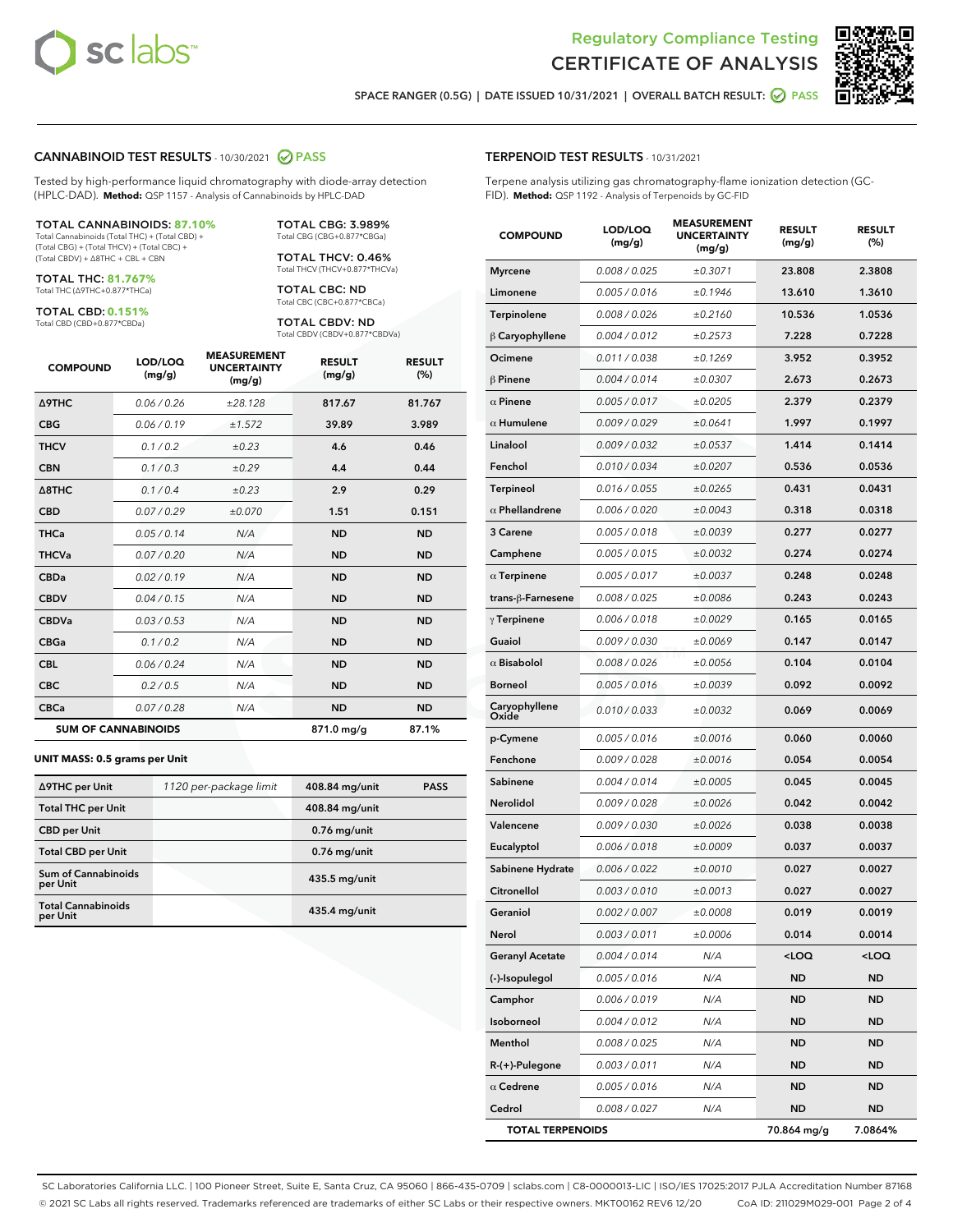



SPACE RANGER (0.5G) | DATE ISSUED 10/31/2021 | OVERALL BATCH RESULT:  $\bigcirc$  PASS

# CATEGORY 1 PESTICIDE TEST RESULTS - 10/31/2021 2 PASS

Pesticide and plant growth regulator analysis utilizing high-performance liquid chromatography-mass spectrometry (HPLC-MS) or gas chromatography-mass spectrometry (GC-MS). \*GC-MS utilized where indicated. **Method:** QSP 1212 - Analysis of Pesticides and Mycotoxins by LC-MS or QSP 1213 - Analysis of Pesticides by GC-MS

| <b>COMPOUND</b>             | LOD/LOQ<br>$(\mu g/g)$ | <b>ACTION</b><br><b>LIMIT</b><br>$(\mu q/q)$ | <b>MEASUREMENT</b><br><b>UNCERTAINTY</b><br>$(\mu g/g)$ | <b>RESULT</b><br>$(\mu g/g)$ | <b>RESULT</b> |
|-----------------------------|------------------------|----------------------------------------------|---------------------------------------------------------|------------------------------|---------------|
| Aldicarb                    | 0.03 / 0.08            | $\ge$ LOD                                    | N/A                                                     | <b>ND</b>                    | <b>PASS</b>   |
| Carbofuran                  | 0.02 / 0.05            | $\ge$ LOD                                    | N/A                                                     | <b>ND</b>                    | <b>PASS</b>   |
| Chlordane*                  | 0.03 / 0.08            | $\ge$ LOD                                    | N/A                                                     | <b>ND</b>                    | <b>PASS</b>   |
| Chlorfenapyr*               | 0.03/0.10              | $\ge$ LOD                                    | N/A                                                     | <b>ND</b>                    | <b>PASS</b>   |
| Chlorpyrifos                | 0.02 / 0.06            | $\ge$ LOD                                    | N/A                                                     | <b>ND</b>                    | <b>PASS</b>   |
| Coumaphos                   | 0.02 / 0.07            | $\ge$ LOD                                    | N/A                                                     | <b>ND</b>                    | <b>PASS</b>   |
| Daminozide                  | 0.02 / 0.07            | $\ge$ LOD                                    | N/A                                                     | <b>ND</b>                    | <b>PASS</b>   |
| <b>DDVP</b><br>(Dichlorvos) | 0.03/0.09              | $>$ LOD                                      | N/A                                                     | <b>ND</b>                    | <b>PASS</b>   |
| Dimethoate                  | 0.03 / 0.08            | $\ge$ LOD                                    | N/A                                                     | <b>ND</b>                    | <b>PASS</b>   |
| Ethoprop(hos)               | 0.03/0.10              | $\ge$ LOD                                    | N/A                                                     | <b>ND</b>                    | <b>PASS</b>   |
| Etofenprox                  | 0.02/0.06              | $>$ LOD                                      | N/A                                                     | <b>ND</b>                    | <b>PASS</b>   |
| Fenoxycarb                  | 0.03 / 0.08            | $\ge$ LOD                                    | N/A                                                     | <b>ND</b>                    | <b>PASS</b>   |
| Fipronil                    | 0.03/0.08              | $>$ LOD                                      | N/A                                                     | <b>ND</b>                    | <b>PASS</b>   |
| Imazalil                    | 0.02 / 0.06            | $\ge$ LOD                                    | N/A                                                     | <b>ND</b>                    | <b>PASS</b>   |
| Methiocarb                  | 0.02 / 0.07            | $\ge$ LOD                                    | N/A                                                     | <b>ND</b>                    | <b>PASS</b>   |
| Methyl<br>parathion         | 0.03/0.10              | $>$ LOD                                      | N/A                                                     | <b>ND</b>                    | <b>PASS</b>   |
| <b>Mevinphos</b>            | 0.03/0.09              | $>$ LOD                                      | N/A                                                     | <b>ND</b>                    | <b>PASS</b>   |
| Paclobutrazol               | 0.02 / 0.05            | $\ge$ LOD                                    | N/A                                                     | <b>ND</b>                    | <b>PASS</b>   |
| Propoxur                    | 0.03 / 0.09            | $\ge$ LOD                                    | N/A                                                     | <b>ND</b>                    | <b>PASS</b>   |
| Spiroxamine                 | 0.03 / 0.08            | $\ge$ LOD                                    | N/A                                                     | <b>ND</b>                    | <b>PASS</b>   |
| Thiacloprid                 | 0.03/0.10              | $\ge$ LOD                                    | N/A                                                     | <b>ND</b>                    | <b>PASS</b>   |

#### CATEGORY 2 PESTICIDE TEST RESULTS - 10/31/2021 @ PASS

| <b>COMPOUND</b>          | LOD/LOO<br>$(\mu g/g)$ | <b>ACTION</b><br>LIMIT<br>$(\mu g/g)$ | <b>MEASUREMENT</b><br><b>UNCERTAINTY</b><br>$(\mu g/g)$ | <b>RESULT</b><br>$(\mu g/g)$ | <b>RESULT</b> |
|--------------------------|------------------------|---------------------------------------|---------------------------------------------------------|------------------------------|---------------|
| Abamectin                | 0.03/0.10              | 0.1                                   | N/A                                                     | <b>ND</b>                    | <b>PASS</b>   |
| Acephate                 | 0.02/0.07              | 0.1                                   | N/A                                                     | <b>ND</b>                    | <b>PASS</b>   |
| Acequinocyl              | 0.02/0.07              | 0.1                                   | N/A                                                     | <b>ND</b>                    | <b>PASS</b>   |
| Acetamiprid              | 0.02/0.05              | 0.1                                   | N/A                                                     | <b>ND</b>                    | <b>PASS</b>   |
| Azoxystrobin             | 0.02/0.07              | 0.1                                   | N/A                                                     | <b>ND</b>                    | <b>PASS</b>   |
| <b>Bifenazate</b>        | 0.01/0.04              | 0.1                                   | N/A                                                     | <b>ND</b>                    | <b>PASS</b>   |
| <b>Bifenthrin</b>        | 0.02 / 0.05            | 3                                     | N/A                                                     | <b>ND</b>                    | <b>PASS</b>   |
| <b>Boscalid</b>          | 0.03/0.09              | 0.1                                   | N/A                                                     | <b>ND</b>                    | <b>PASS</b>   |
| Captan                   | 0.19/0.57              | 0.7                                   | N/A                                                     | <b>ND</b>                    | <b>PASS</b>   |
| Carbaryl                 | 0.02/0.06              | 0.5                                   | N/A                                                     | <b>ND</b>                    | <b>PASS</b>   |
| Chlorantranilip-<br>role | 0.04/0.12              | 10                                    | N/A                                                     | <b>ND</b>                    | <b>PASS</b>   |
| Clofentezine             | 0.03/0.09              | 0.1                                   | N/A                                                     | <b>ND</b>                    | <b>PASS</b>   |

# CATEGORY 2 PESTICIDE TEST RESULTS - 10/31/2021 continued

| <b>COMPOUND</b>               | LOD/LOQ<br>(µg/g) | <b>ACTION</b><br><b>LIMIT</b><br>$(\mu g/g)$ | <b>MEASUREMENT</b><br><b>UNCERTAINTY</b><br>$(\mu g/g)$ | <b>RESULT</b><br>(µg/g) | <b>RESULT</b> |
|-------------------------------|-------------------|----------------------------------------------|---------------------------------------------------------|-------------------------|---------------|
| Cyfluthrin                    | 0.12 / 0.38       | $\overline{c}$                               | N/A                                                     | <b>ND</b>               | <b>PASS</b>   |
| Cypermethrin                  | 0.11 / 0.32       | 1                                            | N/A                                                     | ND                      | <b>PASS</b>   |
| <b>Diazinon</b>               | 0.02 / 0.05       | 0.1                                          | N/A                                                     | ND                      | <b>PASS</b>   |
| Dimethomorph                  | 0.03 / 0.09       | 2                                            | N/A                                                     | ND                      | <b>PASS</b>   |
| Etoxazole                     | 0.02 / 0.06       | 0.1                                          | N/A                                                     | ND                      | <b>PASS</b>   |
| Fenhexamid                    | 0.03 / 0.09       | 0.1                                          | N/A                                                     | <b>ND</b>               | <b>PASS</b>   |
| Fenpyroximate                 | 0.02 / 0.06       | 0.1                                          | N/A                                                     | ND                      | <b>PASS</b>   |
| Flonicamid                    | 0.03 / 0.10       | 0.1                                          | N/A                                                     | ND                      | <b>PASS</b>   |
| Fludioxonil                   | 0.03 / 0.10       | 0.1                                          | N/A                                                     | <b>ND</b>               | <b>PASS</b>   |
| Hexythiazox                   | 0.02 / 0.07       | 0.1                                          | N/A                                                     | <b>ND</b>               | <b>PASS</b>   |
| Imidacloprid                  | 0.04 / 0.11       | 5                                            | N/A                                                     | ND                      | <b>PASS</b>   |
| Kresoxim-methyl               | 0.02 / 0.07       | 0.1                                          | N/A                                                     | <b>ND</b>               | <b>PASS</b>   |
| <b>Malathion</b>              | 0.03 / 0.09       | 0.5                                          | N/A                                                     | <b>ND</b>               | <b>PASS</b>   |
| Metalaxyl                     | 0.02 / 0.07       | $\overline{c}$                               | N/A                                                     | ND                      | <b>PASS</b>   |
| Methomyl                      | 0.03 / 0.10       | 1                                            | N/A                                                     | <b>ND</b>               | <b>PASS</b>   |
| Myclobutanil                  | 0.03 / 0.09       | 0.1                                          | N/A                                                     | ND                      | <b>PASS</b>   |
| Naled                         | 0.02 / 0.07       | 0.1                                          | N/A                                                     | ND                      | <b>PASS</b>   |
| Oxamyl                        | 0.04 / 0.11       | 0.5                                          | N/A                                                     | ND                      | <b>PASS</b>   |
| Pentachloronitro-<br>benzene* | 0.03 / 0.09       | 0.1                                          | N/A                                                     | ND                      | <b>PASS</b>   |
| Permethrin                    | 0.04 / 0.12       | 0.5                                          | N/A                                                     | ND                      | <b>PASS</b>   |
| Phosmet                       | 0.03 / 0.10       | 0.1                                          | N/A                                                     | <b>ND</b>               | <b>PASS</b>   |
| Piperonylbu-<br>toxide        | 0.02 / 0.07       | 3                                            | N/A                                                     | ND                      | <b>PASS</b>   |
| Prallethrin                   | 0.03 / 0.08       | 0.1                                          | N/A                                                     | <b>ND</b>               | <b>PASS</b>   |
| Propiconazole                 | 0.02 / 0.07       | 0.1                                          | N/A                                                     | ND                      | <b>PASS</b>   |
| Pyrethrins                    | 0.04 / 0.12       | 0.5                                          | N/A                                                     | ND                      | <b>PASS</b>   |
| Pyridaben                     | 0.02 / 0.07       | 0.1                                          | N/A                                                     | ND                      | <b>PASS</b>   |
| Spinetoram                    | 0.02 / 0.07       | 0.1                                          | N/A                                                     | <b>ND</b>               | <b>PASS</b>   |
| Spinosad                      | 0.02 / 0.07       | 0.1                                          | N/A                                                     | ND                      | <b>PASS</b>   |
| Spiromesifen                  | 0.02 / 0.05       | 0.1                                          | N/A                                                     | <b>ND</b>               | <b>PASS</b>   |
| Spirotetramat                 | 0.02 / 0.06       | 0.1                                          | N/A                                                     | ND                      | <b>PASS</b>   |
| Tebuconazole                  | 0.02 / 0.07       | 0.1                                          | N/A                                                     | ND                      | <b>PASS</b>   |
| Thiamethoxam                  | 0.03 / 0.10       | 5                                            | N/A                                                     | <b>ND</b>               | <b>PASS</b>   |
| Trifloxystrobin               | 0.03 / 0.08       | 0.1                                          | N/A                                                     | <b>ND</b>               | <b>PASS</b>   |

SC Laboratories California LLC. | 100 Pioneer Street, Suite E, Santa Cruz, CA 95060 | 866-435-0709 | sclabs.com | C8-0000013-LIC | ISO/IES 17025:2017 PJLA Accreditation Number 87168 © 2021 SC Labs all rights reserved. Trademarks referenced are trademarks of either SC Labs or their respective owners. MKT00162 REV6 12/20 CoA ID: 211029M029-001 Page 3 of 4